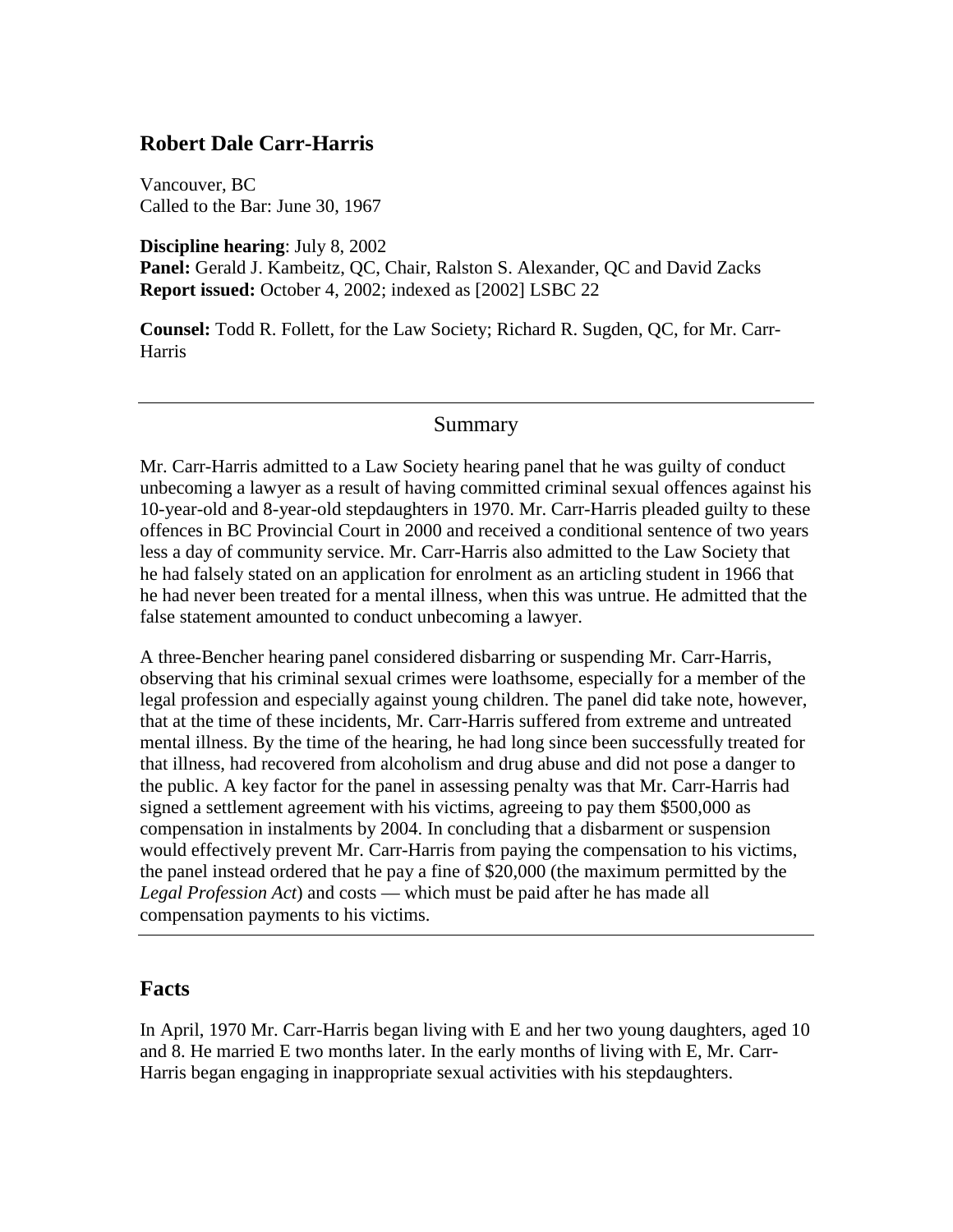One of the girls told her mother about the incidents in 1971. This revelation coincided with E's own decision to have her husband committed to a psychiatric institution, which she did as his erratic behaviour had reached crisis proportions.

Mr. Carr-Harris had a long history of mental illness, and had been diagnosed as suffering from bipolar 1 disorder. In addition to a number of outpatient treatments for his disease, he had been hospitalized for two months in 1958, two weeks in 1959, one month in 1961, 1965 and 1971, four months in 1973, two weeks in 1975, one month in 1977, one week in 1979 and two days in 1985. There was also a significant history of mental illness in his family, with both his sisters and possibly his father suffering from the same disease.

Mr. Carr-Harris' disease first manifested itself while he was in his fourth year of a sixyear medical school training program in Ontario. As a result of the illness proving serious over the next several years, he was refused admission to his final year of medical school and was to be re-admitted only if he could demonstrate a three-year period free of psychosis. That barrier proved insurmountable. Mr. Carr-Harris subsquently entered law school and completed his law degree in 1966.

Between 1955 and 1977, Mr. Carr-Harris also developed an increasing addiction to alcohol and drugs, which the medical evidence suggested was common for those with his illness. The evidence further suggested that Mr. Carr-Harris' mental illness was a contributing factor to his bizarre sexual behaviours.

Mr. Carr-Harris ceased drinking entirely in 1977 and had been a steadfast adherent to the Alcoholics Anonymous regime since then. As well, advances in the pharmacological treatment of his disease were such that Mr. Carr-Harris had not suffered a manic episode since 1985 and it was not anticipated he would have further episodes, provided he remained on his medications. His treating psychiatrist of many years had concluded that Mr. Carr-Harris had fully recovered from his former alcohol dependency and from the bipolar disorder.

On December 1, 2000 Mr. Carr-Harris pleaded guilty in Provincial Court to having had sexual intercourse in 1970 with one of the stepdaughters then under the age of 14, contrary to section 138(1) of the *Criminal Code,* and to having indecently assaulted the other stepdaughter in 1970, contrary to section 141 of the *Code*.

Mr. Carr-Harris was sentenced to two years less a day, to be served in the community under the terms of a conditional sentence.

He subsequently entered into a civil settlement with his stepdaughters to pay them compensation of \$500,000 in instalments by 2004.

In August, 2001 he was cited by the Law Society for his conduct with respect to these offences.

In October, 2001 he was further cited for having misled the Law Society in 1966 by stating on his application for enrolment as an articled student that he had never been under the care of an institution for nervous or mental illness, when this was untrue. In his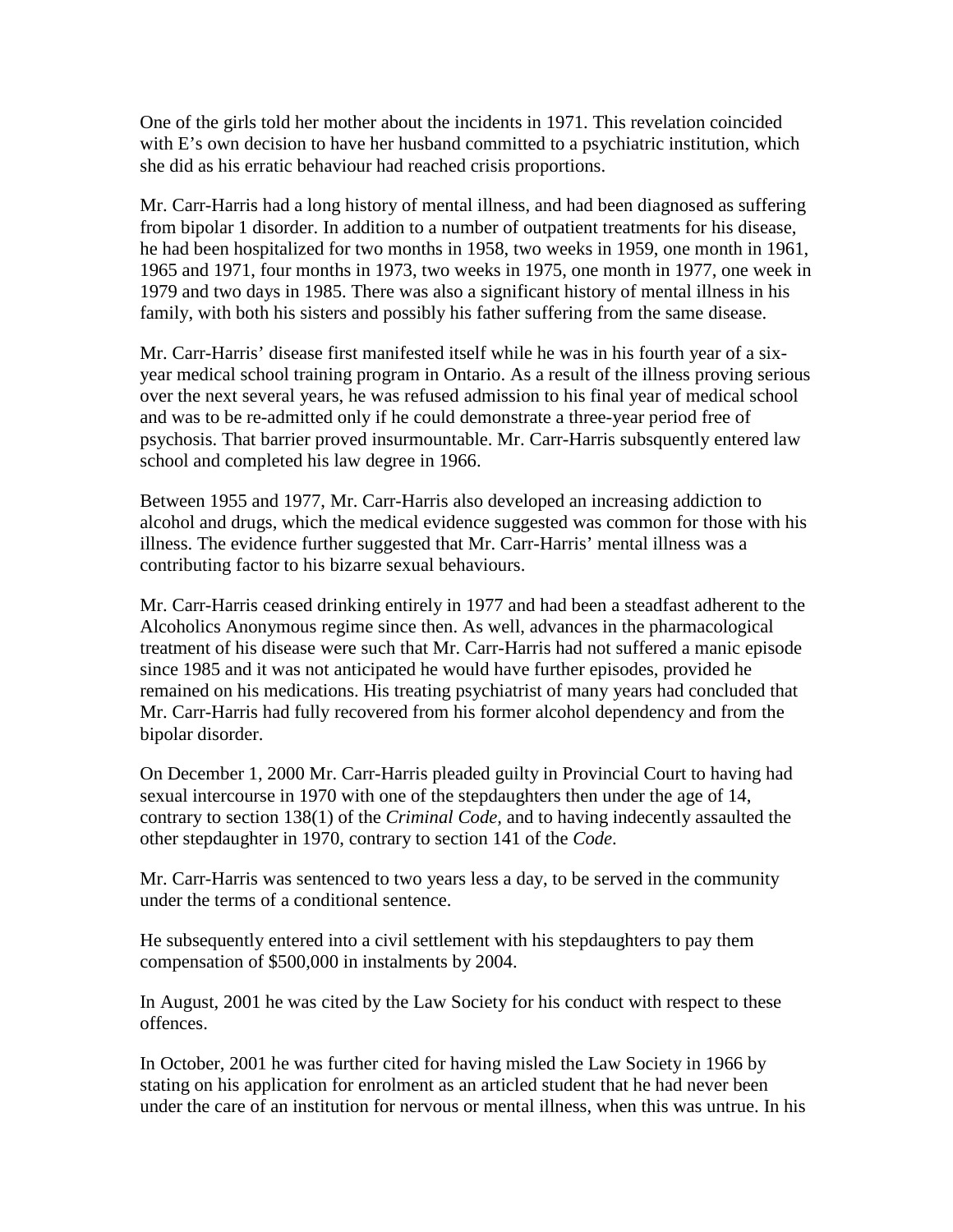correspondence with the Law Society on this matter, Mr. Carr-Harris acknowledged that he had misled the Society in his application for enrolment. He explained that he had done so because he believed he might be excluded from the legal profession as he had been from the medical profession and that the stigma of manic depressive illness was much greater in 1966. He said that he also felt pressure to support his wife and child at that time.

## **Verdict**

The hearing panel accepted Mr. Carr-Harris' admissions and found that his conduct constituted conduct unbecoming a member of the Law Society in the following respects:

- in violating sections 138(1) and 141 of the *Criminal Code* in 1970, to which criminal sexual offences he pleaded guilty in 2000; and
- in providing a false answer to a question on his application for enrolment, and swearing to the truth of his answers, in 1966.

# **Penalty**

The hearing panel noted that Mr. Carr-Harris' sexual criminal behaviour with respect to his stepdaughters was the most loathsome of crimes, made worse by the fact that the victims were young, defenceless, trusting children.

That the events took place 30 years earlier was not in itself a significant mitigating factor. The panel found, however, that over that period there was a much greater understanding of the nature of bipolar 1 disorder in society. There was no doubt that, at the time of these offences, Mr. Carr-Harris was extremely mentally ill.

Since then, there were two events of significance. First, Mr. Carr-Harris had responded positively to treatment and had recovered from his illness. Second, he had concluded a settlement with the victims of his crimes.

The disbarment of Mr. Carr-Harris, as advocated by Law Society counsel, would send a clear message to the profession. The panel, however, concluded it must resist the compelling inclination to disbar Mr. Carr-Harris as this would render him incapable of meeting his financial obligations to his victims under the settlement. To do so would be to devalue and disrespect the pain and suffering they had endured.

The panel noted that the public interest was not overlooked in this outcome. The public had no particular interest in seeking to destroy the career of a lawyer who was at one time suffering from a very severe mental illness and who had since adopted a durable and effective treatment regime for his illness and had rid himself of the scourge of alcoholism and drug abuse. While allowing Mr. Carr-Harris to remain in practice was not a perfect solution, there was no perfect solution to be found.

As to his false statement on his application for enrolment, the panel accepted Mr. Carr-Harris' explanation of why he was less than candid, acknowledging that his illness then